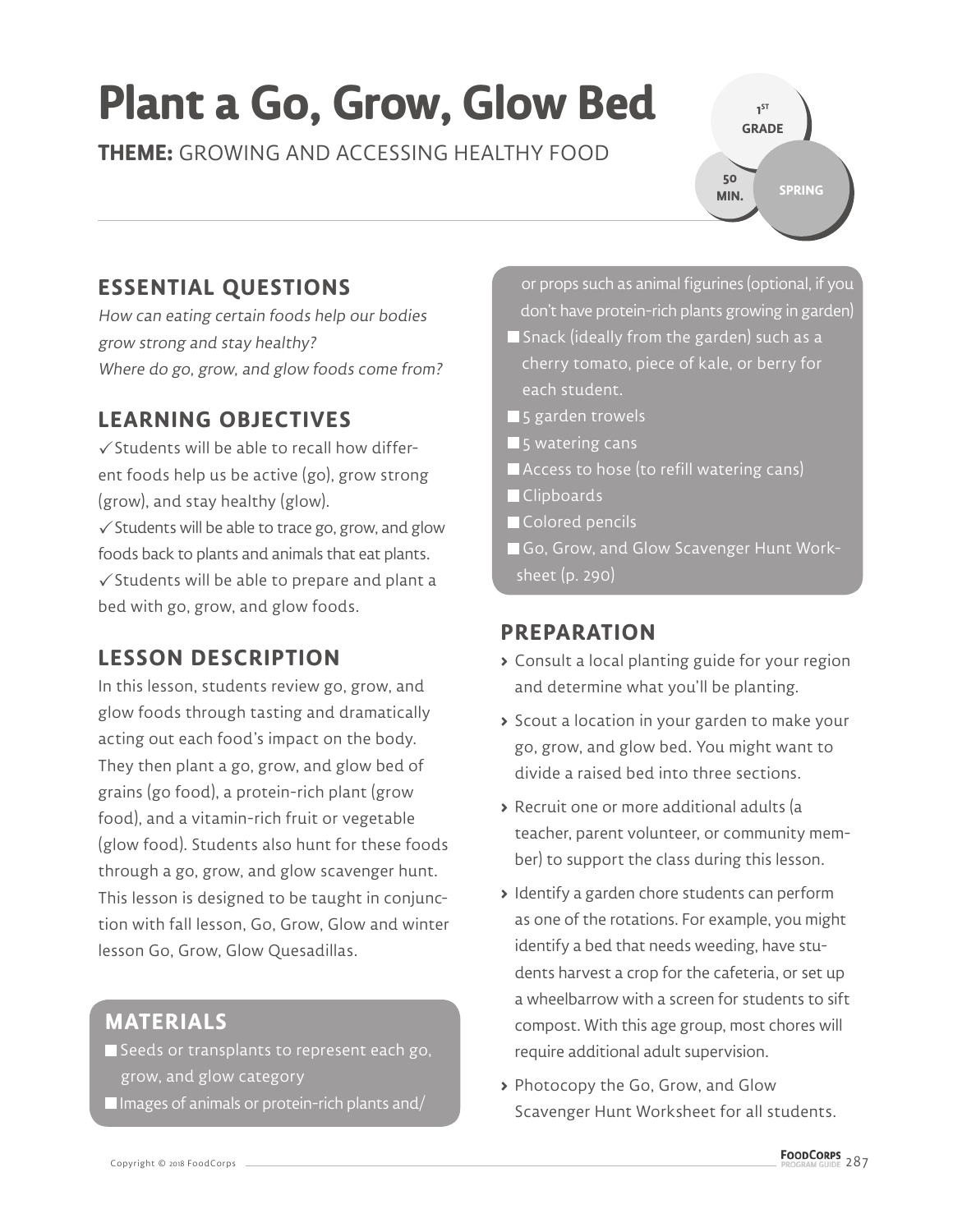- Spring hard red wheat
- Millet
- Quinoa
- Corn
- Barley
- Buckwheat

#### **ACTION STEPS**

**1. Engage:** Gather students in a circle and ask, Where does the food we eat come from? Discuss how our food comes from plants and animals that eat plants. Say, Today we're going to be planting go, grow, and glow foods. **(5 min.)**

**2. Tasting and Role Play:** To help students recall the go, grow, and glow concept, have them do a dramatic representation of eating each of those foods. Pass out a cracker, explaining, This is a go food, so it gives us lots of energy. Have them leapfrog or hop around the circle back to their spots. Next pass out a couple sunflower seeds to each student and say, Seeds, nuts, beans, and meat are grow foods. They help us grow bigger and help us build muscle. Let's pretend we have strong muscles and are lifting heavy things above our heads. Model lifting an imaginary box, exaggerating the heaviness of the box. Again have students "carry" their box around the circle back to their spots. Finally, pass out a cherry tomato, a piece of kale, or a berry to each student. Say, This, like other fruits and vegetables, is a glow food. They help us be our glowing healthy selves! Show me what you look like when you're feeling good! Have students strut around the circle back to their spots. **(10 min.)**

**3. Rotations:** Briefly go over each rotation with students, explaining that they'll switch once they hear the signal from you. Divide students

- Sunflowers (for seeds)
- Pumpkins (for seeds)
- Black-eyed peas
- Beans

#### **GO!** WARM-WEATHER GRAINS **GROW!** PROTEIN-RICH PLANTS **GLOW!** FRUITS AND LEAFY GREENS

- Tomatoes
- Peppers
- Zucchini
- Chard
- Spinach
- Kale

into three groups, naming each one Go, Grow, and Glow for easy identification. Have students rotate through each station for ten minutes each. **(30 min.)**

> **a. Planting:** Have each group plant one of the categories of foods. Go over tool safety with each group, and demonstrate how to transplant the starts or sow the seeds that the group will be planting. If using starts, you might have pairs plant together. Have students water their seeds.

> **b. Scavenger Hunt:** Have students find a representation of go, grow, and glow foods in the garden through a Go, Grow, and Glow Scavenger Hunt. If you don't have any protein-rich plants growing, you might scatter animal figurines or images of protein-rich plants throughout the garden for students to find. You might also highlight a walnut or other nut tree growing in your garden with a sign.

> **c. Garden Chore:** Have the third rotation of students care for the garden in some way, either through weeding, sifting compost, or harvesting a crop. Before students break into smaller groups, be sure to explain the guidelines for this task.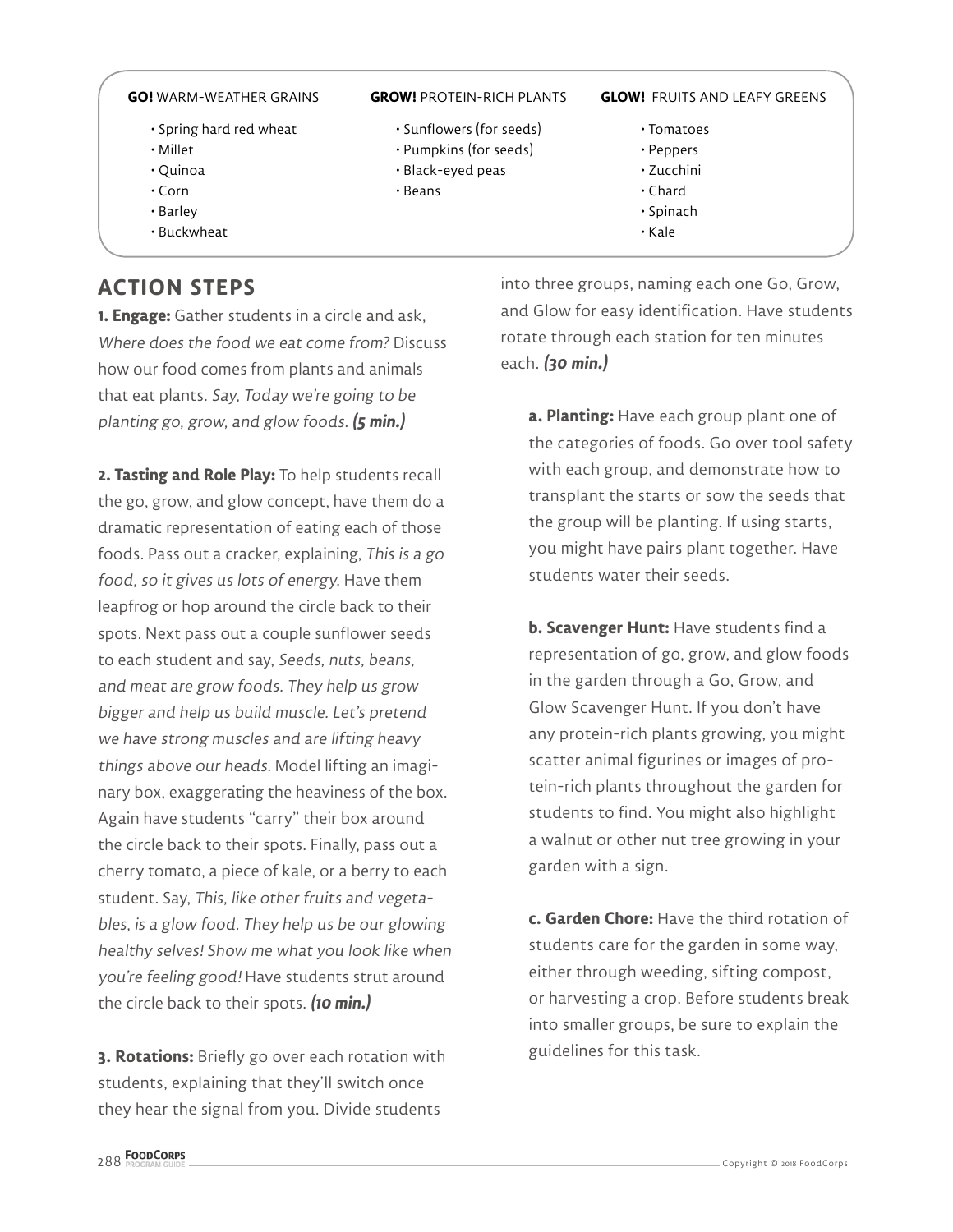#### **REFLECTION**

Have students discuss the following questions in small groups, then share with the class: **(5 min.)**

- **•** What are some go foods you like to eat? What about grow foods? Glow foods?
- **•** What will you tell your caregivers about what you learned about go, grow, and glow foods?
- **•** What go, grow, and glow plants did you find in the garden?
- **•** Ask yourself: Was I safe in the garden today?

#### **ADAPTATIONS**

**Tasting Extension:** If you have lots growing in your garden, harvest crops to make a go, grow, and glow salad with your group.

**Art Extension:** Create go, grow, and glow plant markers, and have students place them next to corresponding plants in the garden.

#### **ACADEMIC CONNECTIONS**

English Language Arts Common Core State **Standards** 

#### **CCSS.ELA-LITERACY.SL.1.1**

Participate in collaborative conversations with diverse partners about grade 1 topics and texts with peers and adults in small and larger groups.